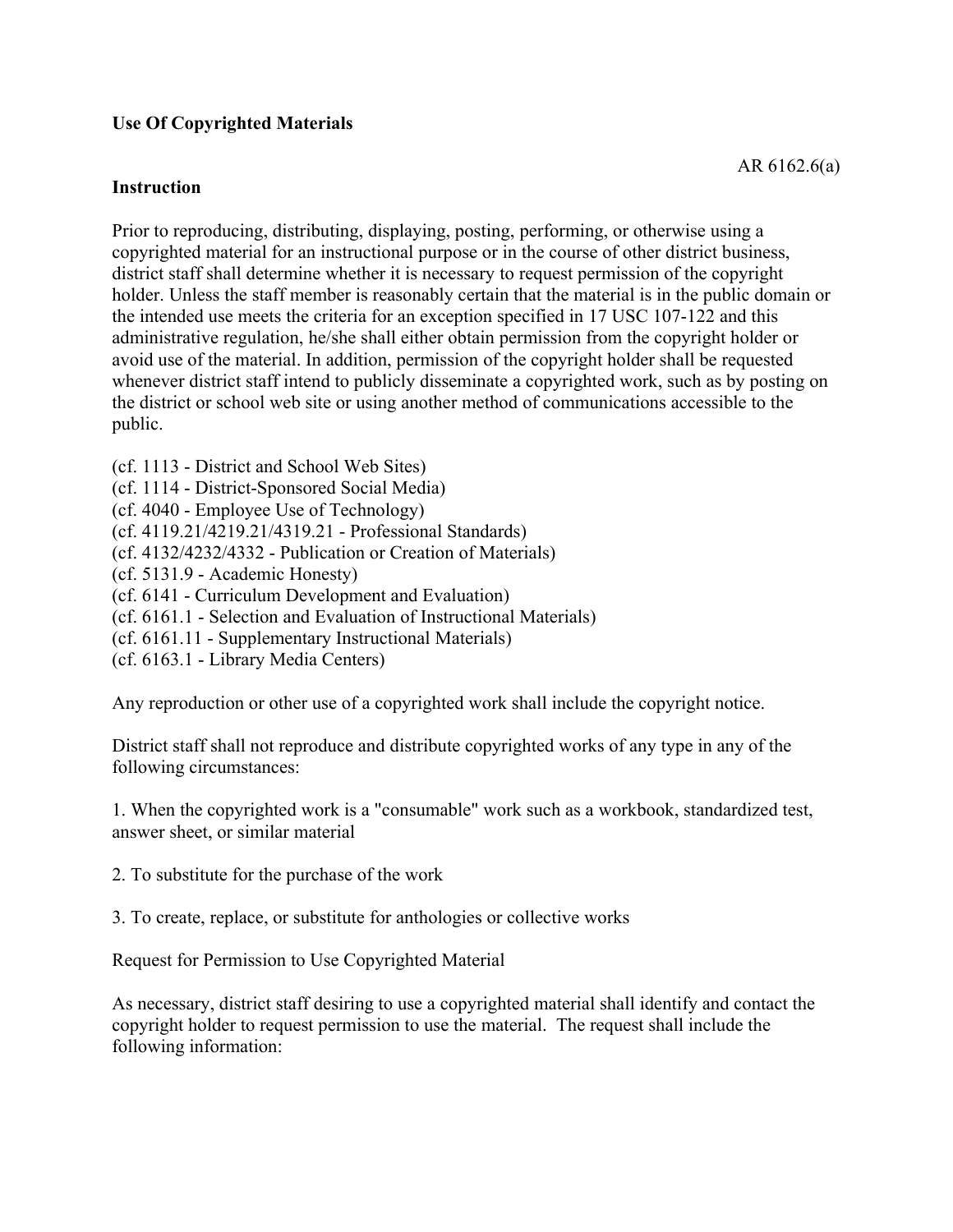- 1. Title, author(s), editor(s) or publisher, producer(s) or distributor
- 2. Edition, copyright, and/or production year

3. Exact amount of material to be used, such as the number of lines, pages, or chapters or percentage of the work

4. Nature of the use, such as the course in which it will be used, the grade level of the students, the number of students, and the frequency of use

5. How the material will be reproduced and distributed

If the copyright holder requires a fee to grant permission, district staff shall seek approval from the Superintendent or designee prior to incurring the cost.

# **Criteria for Fair Use**

In considering whether a copyrighted work may be used without the copyright holder's permission on the grounds that the intended use is "fair use" pursuant to 17 USC 107, including reproduction in copies, phonorecords, or any other reproductive form for purposes such as criticism, comment, news reporting, teaching (including multiple copies for classroom use), scholarship, or research, district staff shall consider all of the following factors: (17 USC 107)

1. The purpose and character of the use, including whether the use is of a commercial nature or for nonprofit educational purposes

2. The nature of the copyrighted work

3. The amount and substantiality of the portion used in relation to the copyrighted work as a whole

4. The effect of the use upon the potential market for or value of the copyrighted work

Any determination of fair use shall weigh together all the factors specified in items #1-4 above in addition to any applicable guidelines presented in this administrative regulation for specific types of copyrighted works.

## **Guidelines for Copying Text**

Staff may reproduce text from a copyrighted work from a printed resource, the Internet, or other source, without permission from the copyright holder, under the following conditions: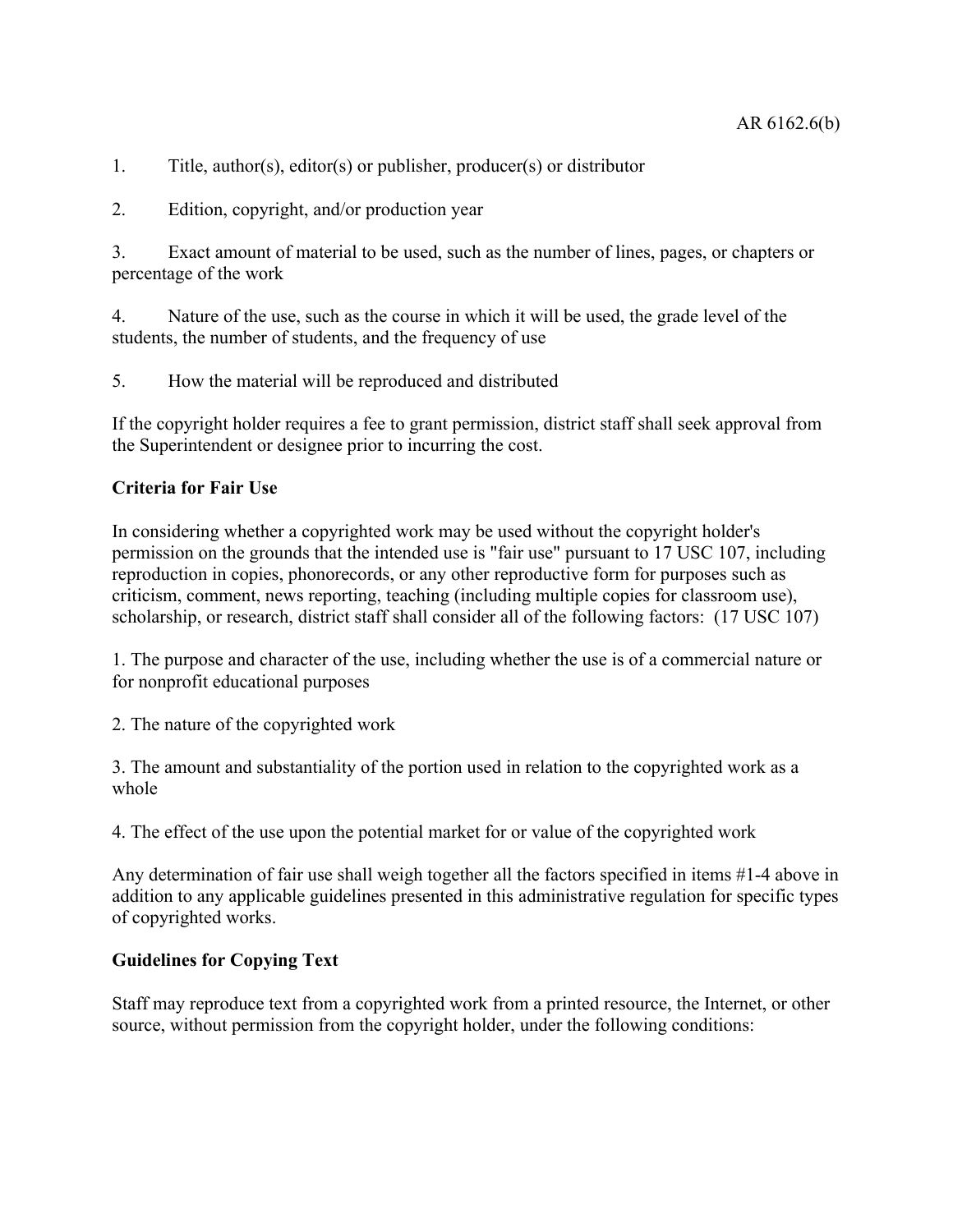1. A single copy of a chapter of a book, article from a periodical or newspaper, short story, short essay, short poem, chart, graph, diagram, drawing, cartoon, or picture may be made by or for a teacher for his/her scholarly research or use in teaching or preparation to teach a class.

2. Multiple copies, not to exceed one copy per student in a course, may be made by or for a teacher for classroom use or discussion, provided that:

a. The amount to be copied does not exceed:

(1) 250 words for a complete poem or excerpt from a poem

(2) 2,500 words for a complete article, story, or essay

(2) 1,000 words or 10 percent of the whole (with a minimum of 500 words), whichever is less, for an excerpt from a larger prose work

(4) One illustration (e.g., chart, graph, diagram, cartoon, or picture) per book or periodical issue

b. The copying is for only one course in the school.

c. With the exception of newspapers and other news periodicals, not more than one work is copied from the same author per term, not more than three works are copied from the same collective work or periodical volume per term, and there are no more than nine instances of multiple copying per course per term.

d. A delay to request permission from the copyright holder would preclude the most effective instructional use of the material.

## **Guidelines for Reproducing Sheet and Recorded Music**

District staff may reproduce sheet music and recorded music without permission from the copyright holder under the following conditions:

1. Emergency copies may be made when purchased copies needed for an imminent performance are not available, provided that replacement copies shall be purchased in due course.

2. Single or multiple copies of excerpts of works may be made for academic purposes other than performances, provided that the excerpt does not constitute an entire performable unit (e.g., a section, movement, or aria), no more than 10 percent of the total work is used, and the number of copies made does not exceed one per student.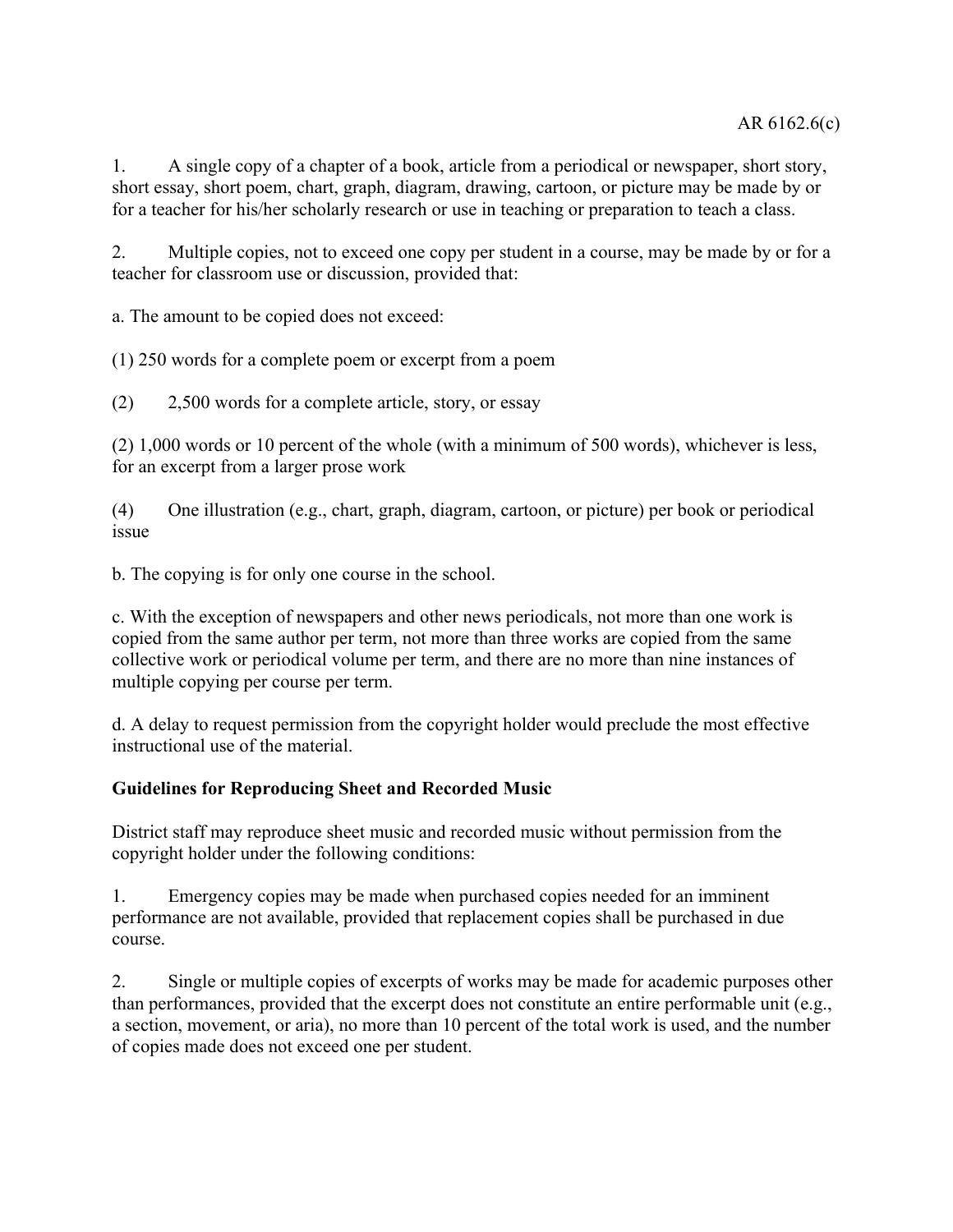3. Printed copies that have been purchased may be edited or simplified provided that the character of the work is not distorted and lyrics are not added or altered.

4. A single copy of a recorded performance by students may be made for evaluation or rehearsal purposes.

5. A single copy of recordings of copyrighted music owned by the district or individual teacher may be made for the purpose of constructing exercises or examinations.

# **Guidelines for Performing or Displaying Copyrighted Works**

In the course of face-to-face instruction in a classroom or similar place devoted to instruction, teachers or students may recite, render, play, dance, act, or show a copyrighted work either directly or by means of any device or process or, in the case of a motion picture or other audiovisual work, show its images in any sequence or to make the sounds accompanying it audible, provided that: (17 USC 101, 110)

1. The performance or display is given by means of a lawfully obtained copy of the work.

2. The performance or display is made by, at the direction of, or under the actual supervision of a teacher as an integral part of a class session.

3. The performance or display is directly related and of material assistance to the teaching content of the transmission.

4. The transmission is limited to students enrolled in the course or to Governing Board members or employees as part of their official duties or employment.

5. If the work is to be digitally transmitted, the district has applied technological protections that reasonably prevent retention of the work in accessible form for longer than the class session and the unauthorized further dissemination of the work.

Any use of a motion picture or other audiovisual work outside the curriculum, such as for entertainment, a school or class reward, or a fundraiser, shall require permission from the copyright holder or a special viewing license.

#### **Guidelines for Recording Broadcast Programming**

Teachers may make recordings of television programs for use in a classroom for educational purposes under the following conditions:

1. Only programs provided to the public free of charge may be recorded and shown. Any use of programming from paid television services shall require permission of the copyright holder.